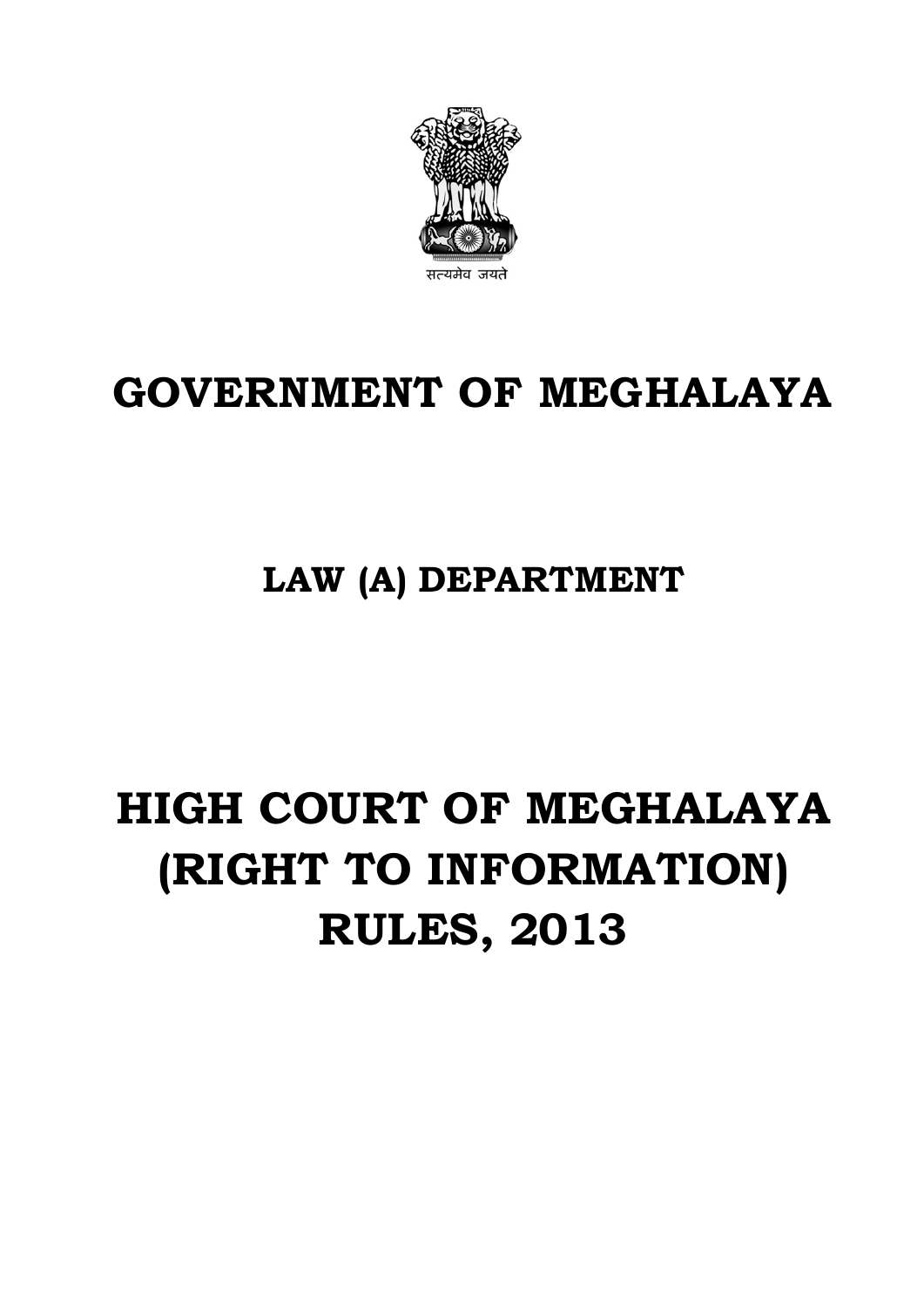#### **HIGH COURT OF MEGHALAYA (RIGHT TO INFORMATION) RULES, 2013**

**No. HCM.II/430/2013/5609.-** In exercise of the power conferred by sub-section (1) of Section 28 read with Section 2(e)(iii) of the Right to Information Act, 2005, Hon'ble the Chief Justice, High Court of Meghalaya, is hereby pleased to frame the following Rules :

**1. Short title, commencement and application.** – (i) These Rules shall be called the High Court of Meghalaya (Right to Information) Rules, 2013.

(ii) It shall come into force from the date of its publication in the Official Gazette.

(iii) These Rules shall be applicable to the High Court of Meghalaya and all the subordinate Courts under the control of the High Court of Meghalaya.

**2. Definitions :** In these Rules, unless the context otherwise requires

(a) "Act" means the Right to Information Act, 2005 (No.22 of 2005).

(b) "Applicant" means the person making request for any information under the Act and the instant Rule.

(c) "Appellate Authority" means the authority designated as such by the Chief Justice of the High Court.

(d) "Authorised" person means Public Information Officer(s) and Assistant Public Information Officer(s) designated as such by the Chief Justice of the High Court as enumerated in Appendix-I.

(e) "Chief Justice" means the Chief Justice of the High Court of Meghalaya.

(f) "Form" means the form appended to these Rules.

(g) "High Court" means the High Court of Meghalaya.

(h) "Registrar General" means the Registrar General of the High Court of Meghalaya.

(i) "Section" means a section of the Act.

(j) Words and expressions used but not defined in these Rules shall have the same meaning as assigned to them in the Act.

**3. Application for seeking information.** – (a) Any person seeking information under the Act shall file an application from 11.00 A.M. to 1.00 P.M. on a Court working day to the authorized person in Form A deposit application fee as per Rule 9 with the authorized person.

(b) Every application shall be made for one particular item of information only.

(c) The authorized person shall duly acknowledge the receipt of the application as provided in Form B.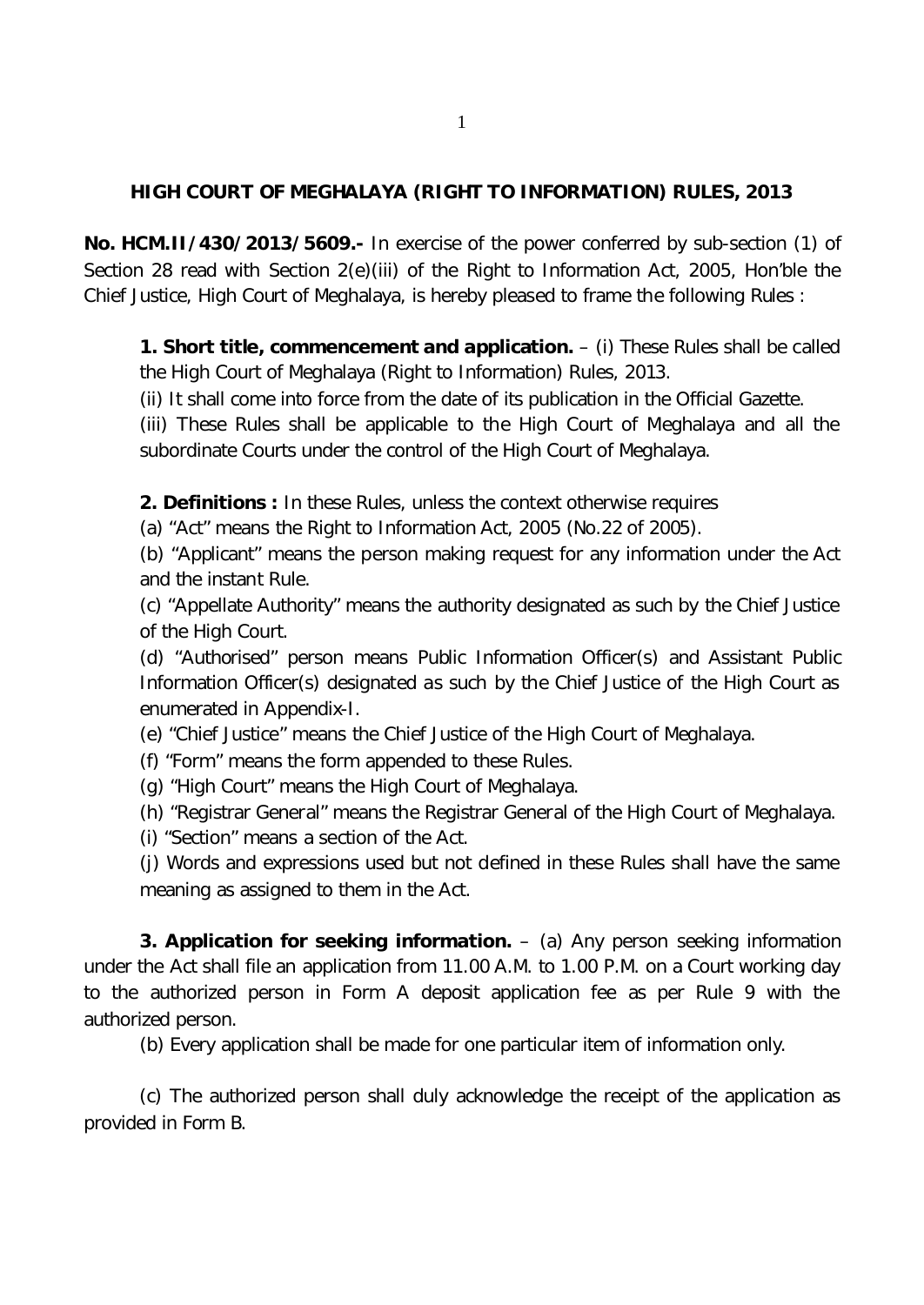(e) If the applicant is illiterate and is unable to present the application in writing in Form A, the authorized person shall help him to that extent and shall get the application produced in writing.

Provided that a person who makes a request through electronic form shall ensure that the requisite fee is deposited in the manner provided in Rule 9 with the authorized person within 7(seven) days of his sending the request through the electronic form, failing which his application shall be treated as rejected.

**4. Disposal of application by the authorized person.** – (i) On receipt of application alongwith requisite fee, the authorized person shall enter the particulars in a register maintained as per Rule 10(i).

(ii) If the requested information does not fall within the jurisdiction of the authorized person, he/she shall order return of the application to the applicant in Form C as soon as practicable, preferably within 15(fifteen) days, and in any case not later than 30(thirty) days, from the date of receipt of the application, advising the applicant, wherever possible, about the authority concerned to whom the application should be made. The application fee deposited in such cases shall not be refunded.

(iii) If the requested information falls within the authorized persons jurisdiction but pertains to any one or more of the categories enumerated in Section 8 and 9 of the Act, the authorized person, on being so satisfied, will issue the rejection order in Form D as soon as practicable, preferably within 15 days and in any case not later than 30 days from the date of receipt of the application. The application fee deposited shall not be refunded.

(iv) If the requested information falls within the authorized persons jurisdiction but not in one or more of the categories enumerated in Section 8 and 9 of the Act, the authorized person, on being so satisfied, shall supply the information to the applicant in Form E, falling within its jurisdiction. In case the information sought is partly beyond the jurisdiction of the authorized person or partly relates to the categories listed in Section 8 and 9 of the Act, the authorized person, shall supply only such information as is permissible under the Act and is within his/her own jurisdiction and reject the remaining part citing reasons therefore.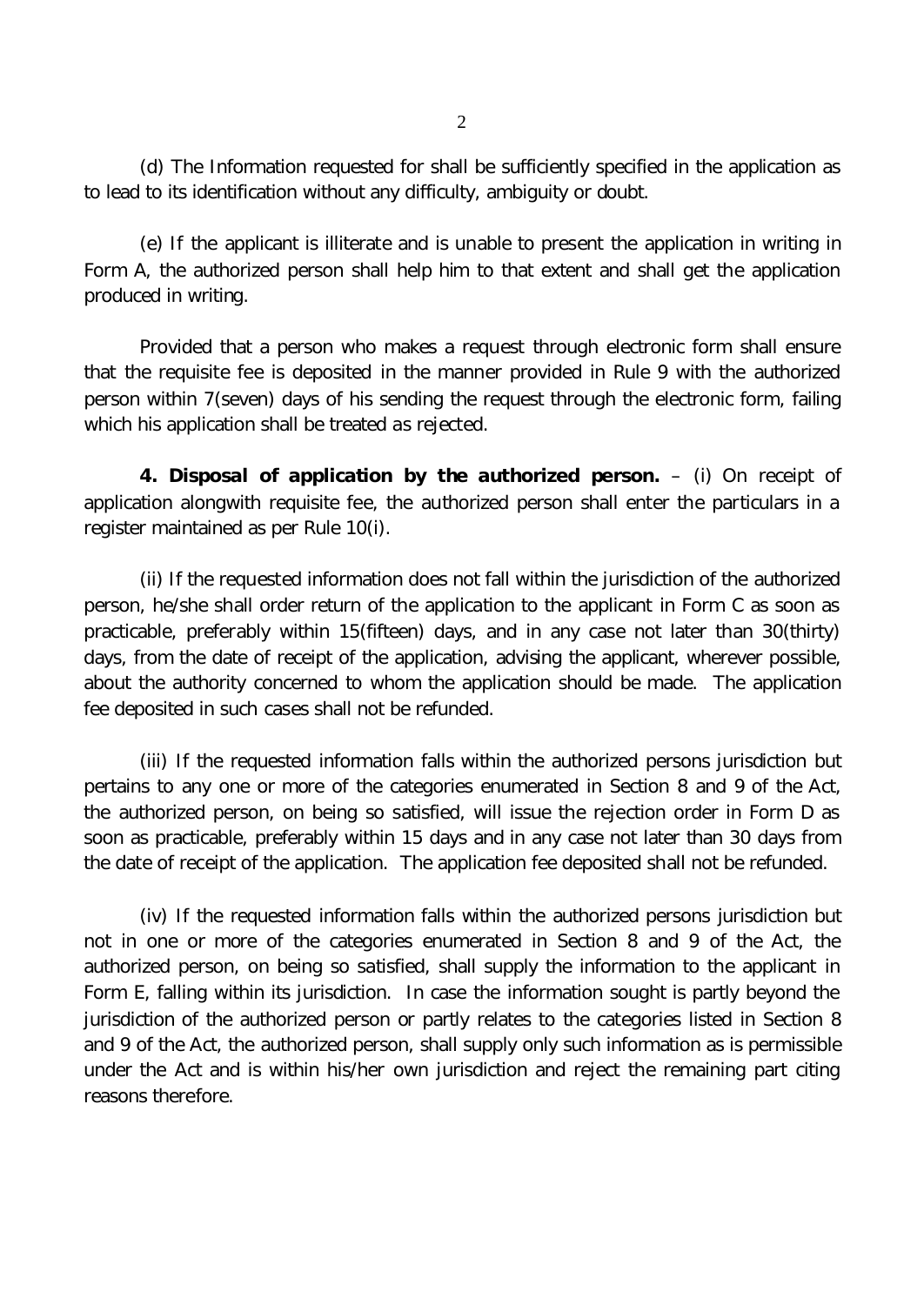(v) In so far as decision(s), which are taken administratively or quasi judicially, information therefore, shall be available only to the affected persons.

(vi) The information shall be supplied as soon as practicable, preferably within 15 days and in any case not later than 30 days from the date of receipt of application. However, the date of the application/request shall be deemed to be the date of deposit of the entire fee or the balance fee or deficit amount of the fee to the authorized person as the case may be. Provided where the information sought for, concerns the life or liberty of a person, the decision/information, as the case may be, as contemplated in clause (i) to (iv) would be communicated/provided within forty-eight hours of the receipt of the request.

(vii) A proper acknowledgement shall be obtained by the authorized person from the applicant in token of receipt of information.

**5. Exemption from disclosure of information.** – Any information specified under Section 8 of the Act shall not be disclosed and made available and in particular the following information shall not be disclosed :

(a) That, which is not in the public domain or does not relate to juridical functions and duties of the Court and matters incidental and ancillary thereto.

(b) That, which has been expressly forbidden to be published by the Court or the disclosure whereof may constitute Contempt of Court; or any information which involves commercial confidence, trade secrets or intellectual property, the disclosure whereof, would harm the competitive position of a third party, unless the Chief Justice is satisfied that larger public interest warrants the disclosure of such information;

(c) That, which would impede the process of investigation or apprehension or prosecution of offenders; or information which relates to any public activity or interest, or which would cause unwarranted invasion of the privacy of the individual unless the Public Information Officer or the Assistant Public Information Officer or the appellate authority, as the case may be, is satisfied that the larger public interest justifies the disclosure of such information.

(d) That, affecting the confidentiality of any examination conducted by the High Court of Meghalaya or administration of the affairs thereof. The question of confidentiality shall be decided by the Chief Justice whose decision shall be final.

(e) That can be obtained under the provisions of the High Court of Meghalaya Rules in case of the High Court and under Civil/Criminal Rules for the subordinate Courts. Such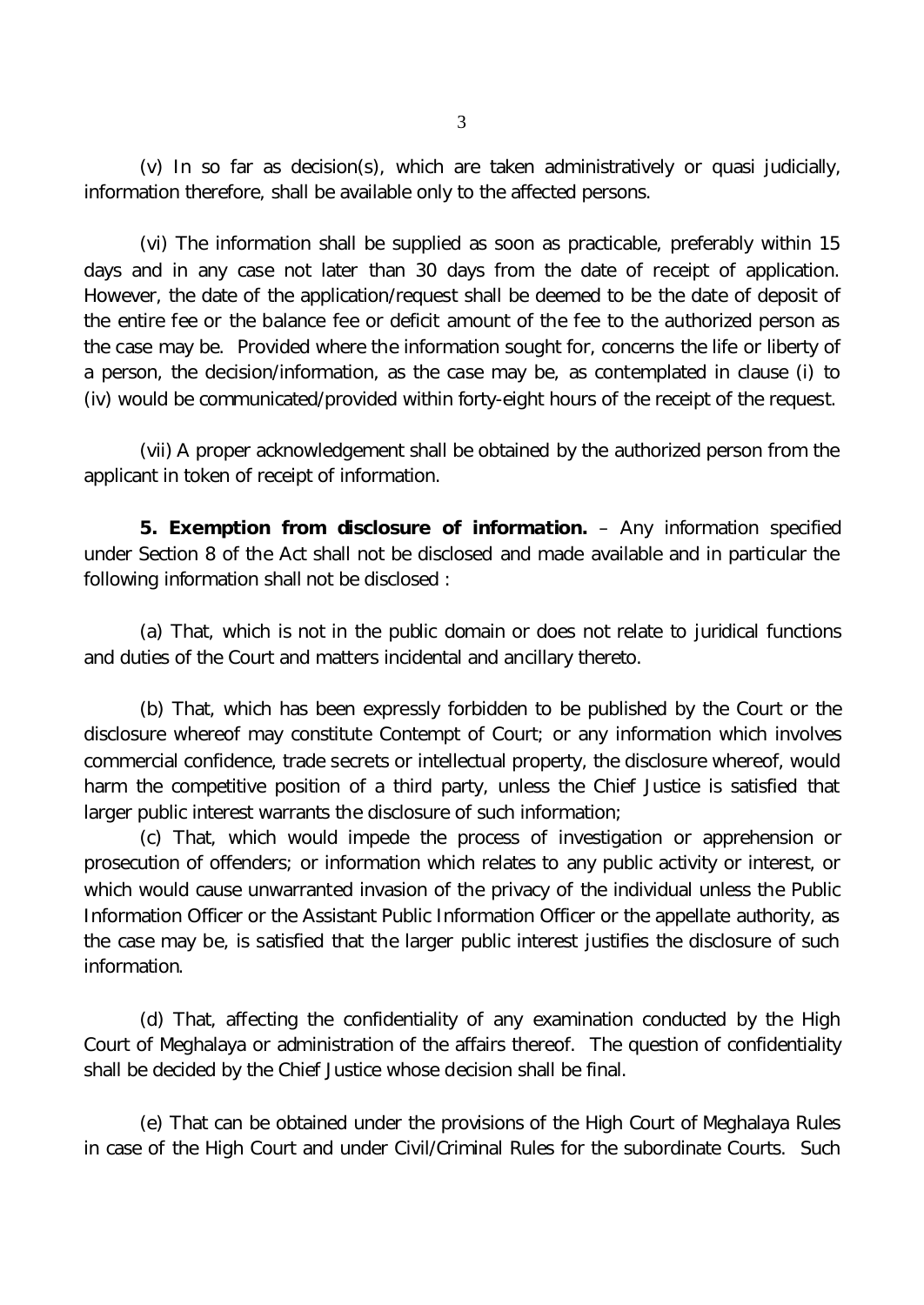information may be obtained by adhering to the prescribed procedure and payment of fees prescribed in the High Court Rules and Civil/Criminal Rules as the case may be.

**6.** Information which is to be furnished and access to records shall be subject to the restrictions and prohibitions contained in the rules/regulations in force, interalia regarding preservation and destruction of records from time to time which may have been framed, notified or implemented by the High Court.

**7. Appeal.** – (i) Any person

(a) Who fails to get a response in Form C or Form D from the authorized person within 30 days of submission/receipt of Form A, as above or

(b) Is aggrieved by the response received within the prescribed period, may prefer appeal in Form F to the Appellate Authority with a fee as per Rule 9 with the Appellate Authority within thirty days from the date of the response or the date of expiry of the prescribed period for response as the case may be.

(ii) On submission of the appeal along with required fee, the Appellate Authority shall acknowledge the receipt thereof, and after according the appellant an opportunity of being heard, shall endeavour to dispose it of within thirty days from the date on which it is presented and transmit a copy of the decision to the authorized person concerned.

(iii) In case the appeal is allowed, the information as determined shall be transmitted to the applicant by the authorized person within such period as ordered by the Appellate Authority. This period shall not exceed thirty days from the date of disposal of the appeal.

**8. Penalties.** – (i) Whoever being bound to supply information fails to furnish the same, if asked for under the Act within the time specified or fails to communicate the rejection order within the period prescribed, shall be liable to pay a penalty up to  $\bar{\tau}$  50/- per day for the delayed period beyond 30 days subject to maximum of  $\bar{\tau}$  500/- per application under Rule 3 or as may be determined by the Appellate Authority.

(ii) Where the information supplied is found to be false in any material particular and the person bound to supply it knows or has reason to believe it to be false, or if he does not believe it to be true, he shall be liable to pay a penalty up to  $\bar{\tau}$  1000/- which may be imposed by the Appellate Authority.

**9. Rates of fee.** – (i) The authorized person shall charge the fee at the following rates, namely :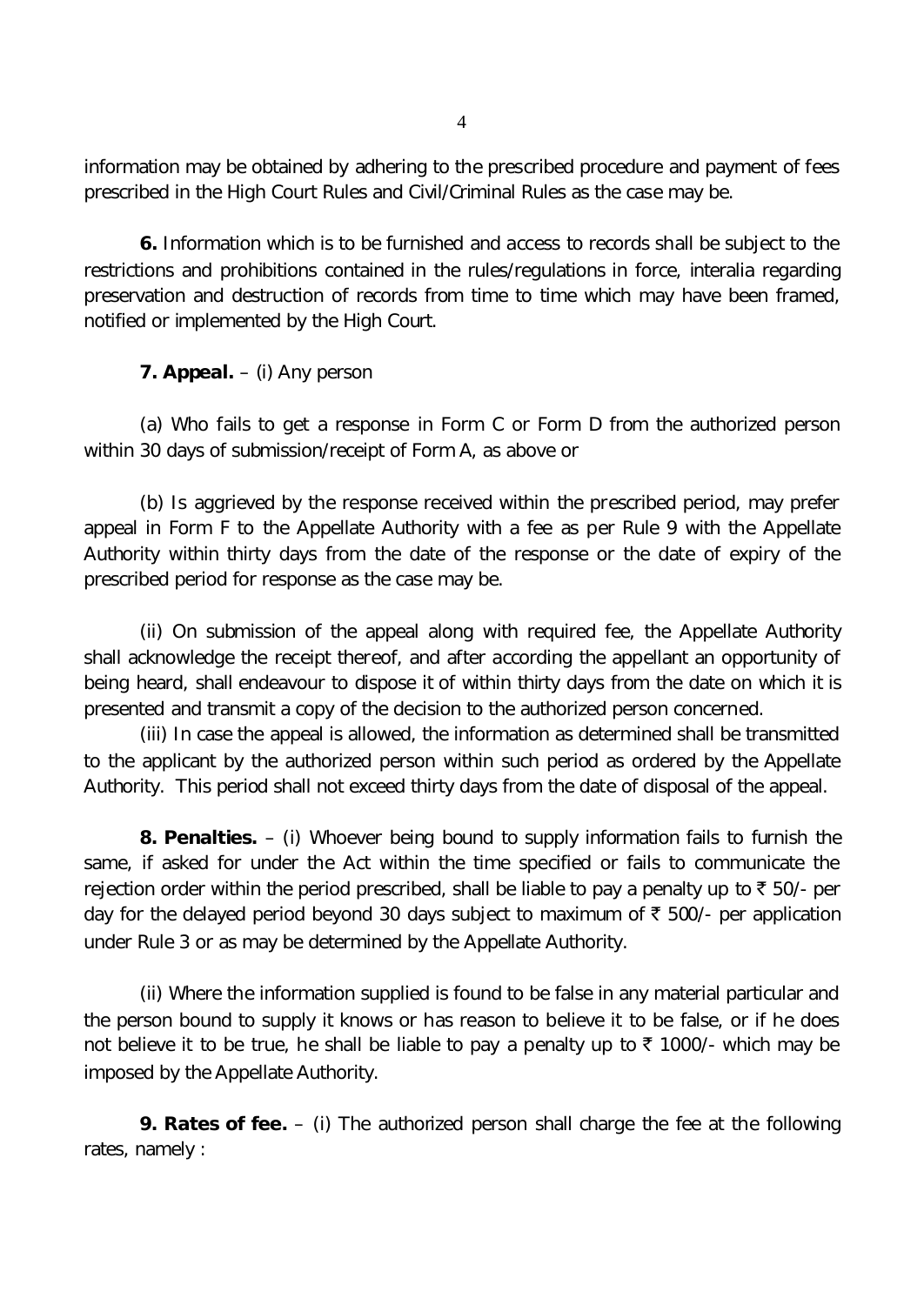A. Application Fee

| (i) For information not relating to Rule 4(iv) above $\overline{\cdot}$ ₹ 100.00 per application |                           |
|--------------------------------------------------------------------------------------------------|---------------------------|
| (ii) For information other than (i) above                                                        | - ₹ 10.00 per application |
| (iii) Where the information is available in the                                                  | - Price so fixed          |
| Form of a priced publication                                                                     |                           |
| (iv) For other than priced publication                                                           | - ₹ 5.00 per page,        |
|                                                                                                  | ₹ 10.00 per page, if      |
|                                                                                                  | Urgent.                   |
| B. For Appeal                                                                                    | $-$ ₹ 50.00 per appeal.   |

(ii) The fee so charged shall be payable by cash/demand draft/pay order and received by the authorized person and shall deposit in the bank at the end of the day or on subsequent working day.

(iii) The demand draft or pay order shall be in favour pf Registrar General, High Court of Meghalaya, payable at Shillong for subordinate Courts except Family Court/Designated Court/Labour Court/Industrial Tribunal, in favour of District & Sessions Judge of the concerned district and for Family Court/Designated Court/Labour Court/Industrial Tribunal, in favour of the concerned Judge/Presiding Officer payable at the respective district head quarter/station.

**10. Maintenance of Records.** – (i) The authorized persons shall maintain records of all applications received for supply of information and fee charged and paid as per Appendix-II.

(ii) The appellate authority shall maintain records of all appeals filed and the fee charged and paid as per Appendix-III.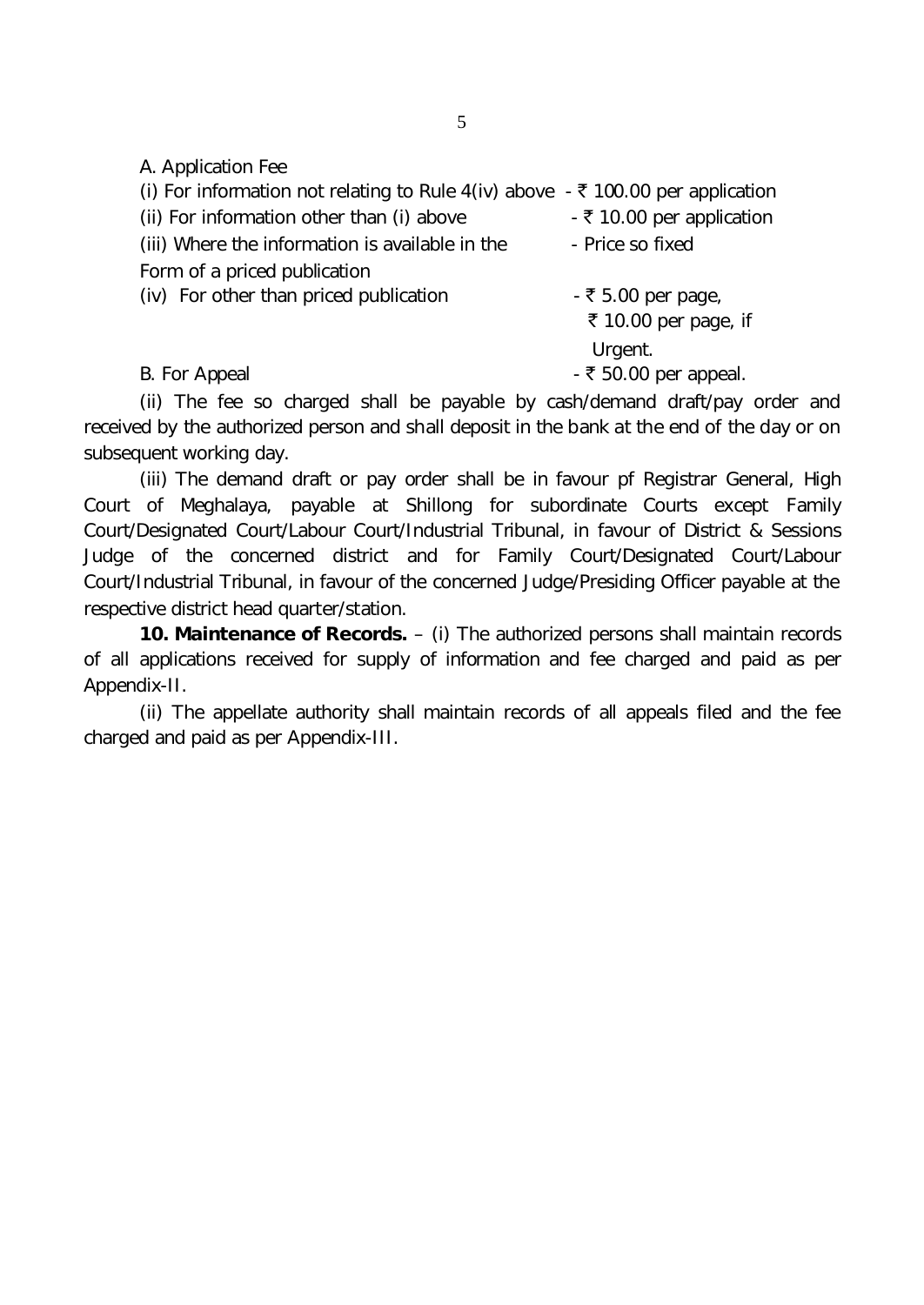## **APPENDIX-I**

## [See Rule 2(c)(d)]

| SI. | Public Authority    | Appellate Authority   | Public Information          | <b>Assistant Public</b> |
|-----|---------------------|-----------------------|-----------------------------|-------------------------|
| No. |                     |                       | Officer                     | Information             |
|     |                     |                       |                             | Officer                 |
| 1   | High Court of       | Registrar General     | Registrar                   | Deputy Registrar        |
|     | Meghalaya           |                       |                             | $($ Judl $)$            |
|     |                     |                       |                             |                         |
| 2   | Subordinate Courts  | District and Sessions | Assistant District and      | Munsiff of the          |
|     |                     | Judge of the          | Sessions Judge/CJM,         | concerned               |
|     |                     | concerned District    | whoever is senior           | District/Sub-           |
|     |                     |                       |                             | Division                |
| 3   | <b>Family Court</b> | Principal Judge       | Councellor                  | Senior most UDA         |
| 4   | Labour Court        | Presiding Officer     | Chief Administrative        | Member                  |
|     |                     |                       | Officer                     |                         |
| 5   | Industrial Tribunal | Presiding Officer     | Chief Administrative        | Senior most UDA         |
|     |                     |                       | Officer                     |                         |
| 6   | Designated Court    | Judge                 | <b>Chief Administrative</b> | Senior most UDA         |
|     |                     |                       | Officer                     |                         |

## **APPENDIX – II**

## **[See Rule 10(i)]**

| SI.<br>No. | Date of<br>Receipt of<br>Application | Registration<br>No. | Name & Address<br>of the Party/<br>Applicant | Purpose of<br>request | Information<br>Required | Fee paid | Date of<br>furnishing<br>Information | Remark |
|------------|--------------------------------------|---------------------|----------------------------------------------|-----------------------|-------------------------|----------|--------------------------------------|--------|
|            |                                      |                     |                                              |                       |                         |          |                                      |        |

## **APPENDIX – III**

[See Rule 10 (ii)]

| SI. | Date of    | Registration | Name & Address | Name &      | Detail of     | Fee paid | Date of  | Remark |
|-----|------------|--------------|----------------|-------------|---------------|----------|----------|--------|
| No. | Receipt of | No.          | of the Party/  | Address of  | order against |          | order    |        |
|     | Appeal     |              | Appellant      | the         | which appeal  |          | with     |        |
|     |            |              |                | Respondent/ | is preferred  |          | decision |        |
|     |            |              |                | Non-        |               |          |          |        |
|     |            |              |                | Applicant   |               |          |          |        |
|     |            |              |                |             |               |          |          |        |
|     |            |              |                |             |               |          |          |        |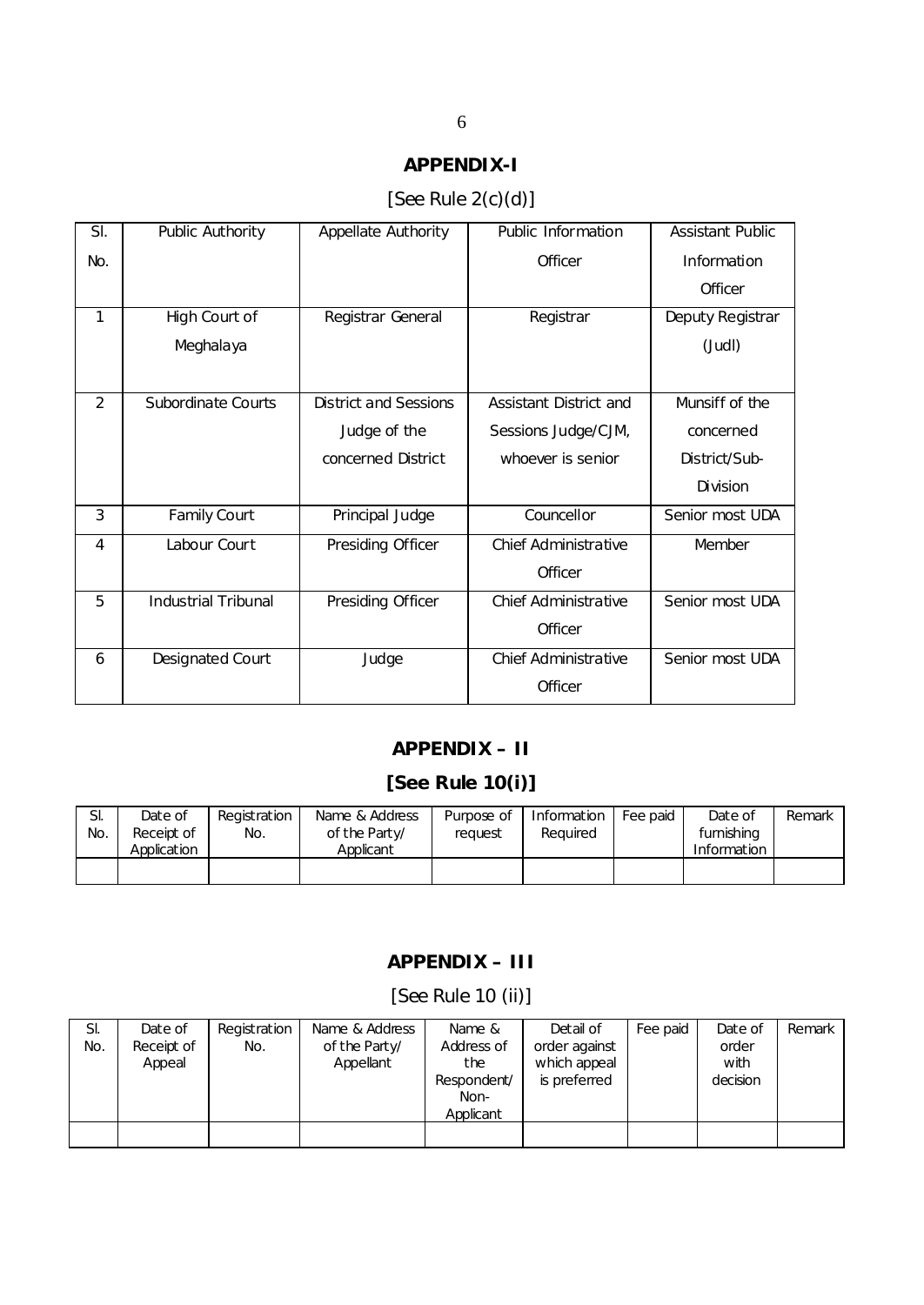#### **FORM A**

Form of application for seeking information

(See Rule 3)

To

The authorized person

…………………………….. ID. No.

……………………………………

(for official use)

……………………………..

- 1. Name of the Applicant :
- 2. Address :
- 3. Particulars of information
	- (a) Name of the concerned department :
	- (b) Details of information required :
	- (c) Period for which information asked for :
	- (d) Other details :

4. I state that the information sought does not fall within the restrictions contained in Section 8 of the Act and to the best of my knowledge it pertains to your office.

5. A fee of ₹…………………………has been deposited in the office of the authorized person through cash/demand draft/pay order vide No…………………………………dated………………………….

Place : Signature of applicant with Date: E-mail add. If any Tel.No…………………………..(office) ……………………………(Residence)

Note : (1) Reasonable assistant can be provided by authorized person in filling up of

Form A

(2) Please ensure that the Form A is complete in all respect and there is no ambiguity in providing the details of information required.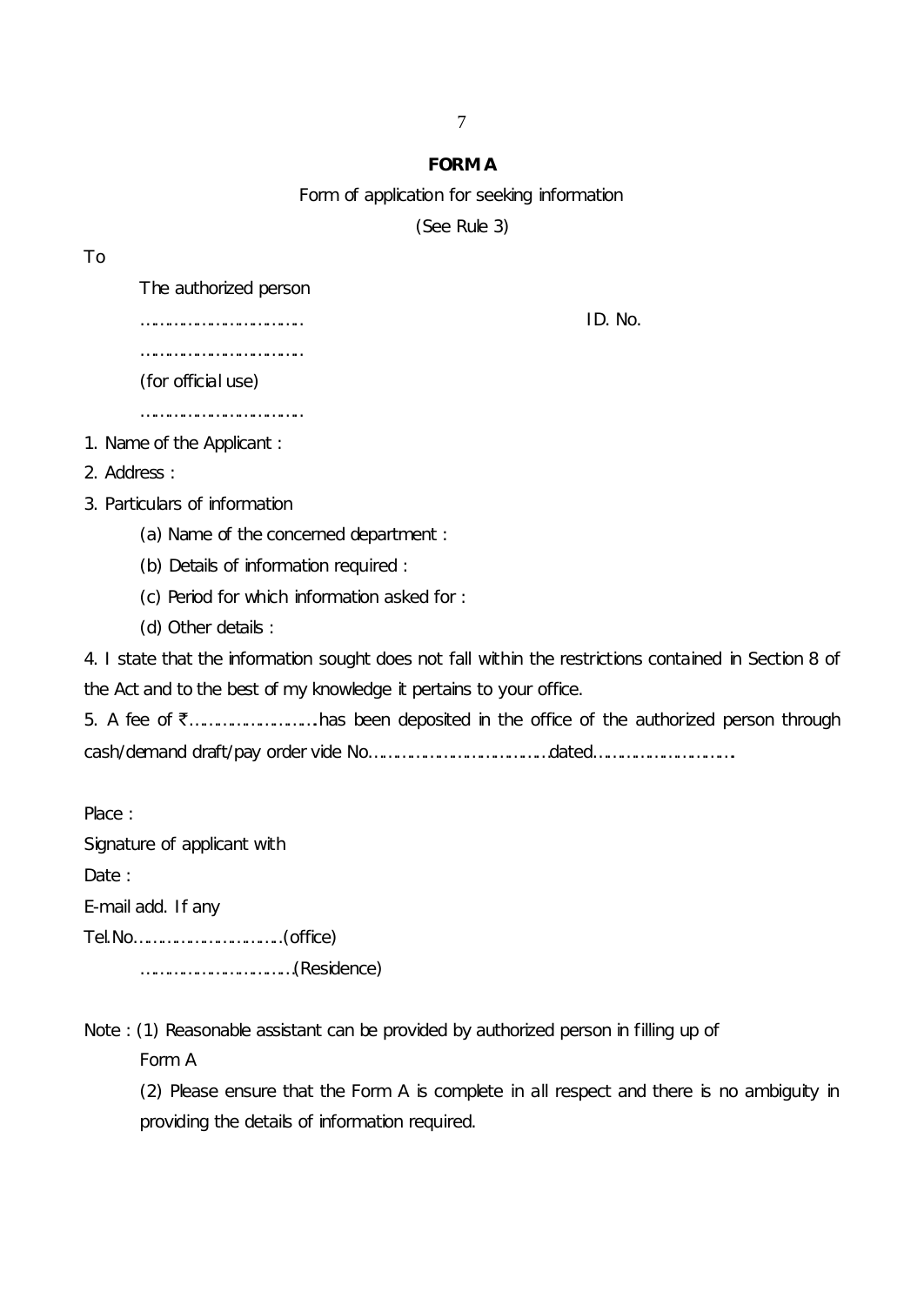#### **FORM B**

Acknowledgement of Application in Form A

[Rule 3(c)]

| Act, 2005. |  |
|------------|--|

2. The information is proposed to be given normally within fifteen days and in any case within thirty days from the date of receipt of application and in case it is found that the information asked for cannot be supplied the rejection letter shall be issued stating reason thereof.

3. The applicant is advised to contact the undersigned on ……………………………. From 11.00 AM to 1.00 PM.

4. In case the applicant fails to turn up on the scheduled date(s), the authorized person shall not be responsible for delay, if any.

5. The applicant shall have to deposit the balance fee, if any, with the authorized person before collection of information.

6. The applicant may also consult the web-site of the department from time to time to ascertain the status of his application.

Date: Signature and Stamp of Authorised person, E-mail : Web-site : Telephone No.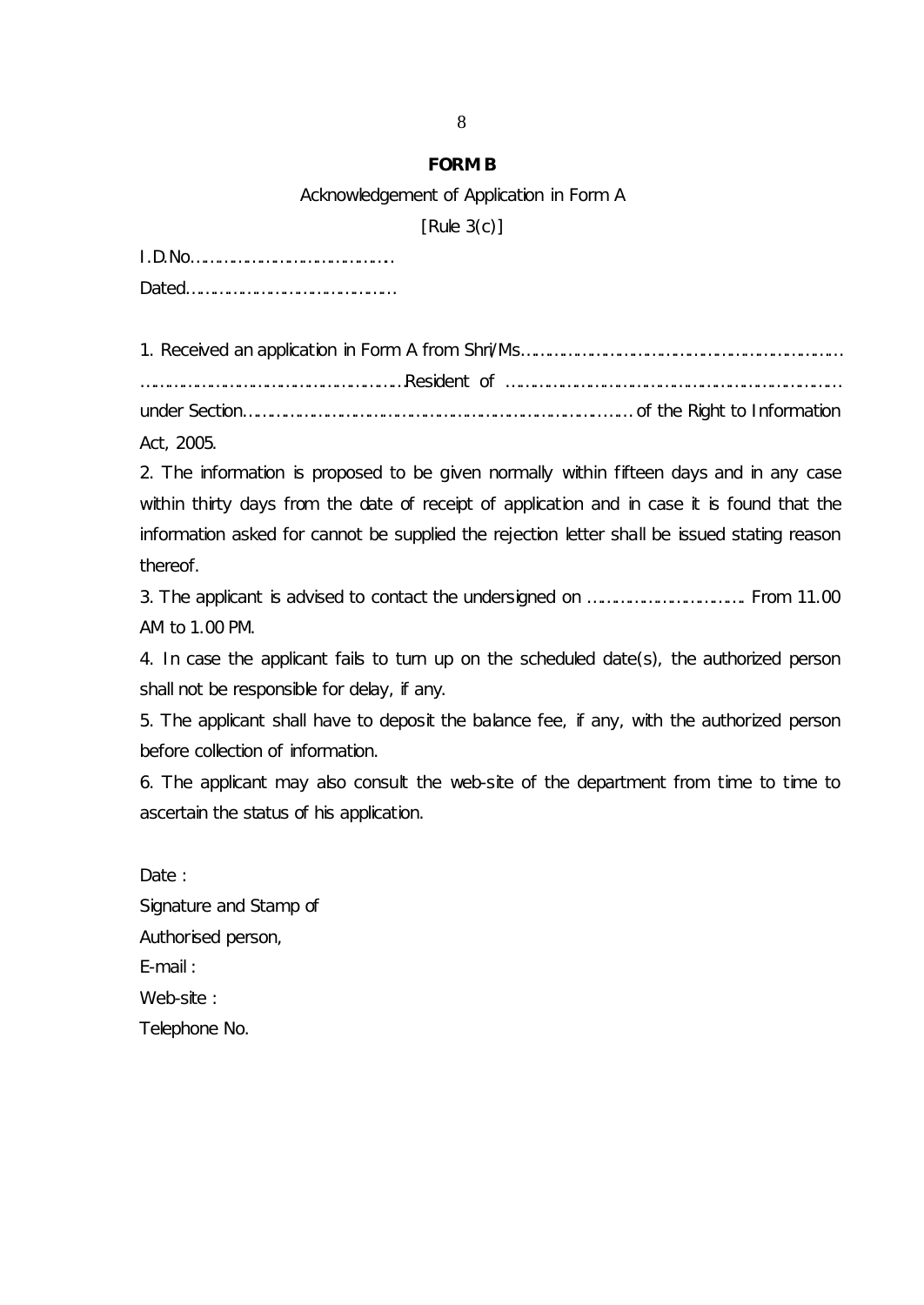#### **FORM C**

#### Outside the jurisdiction of the Authorised person

[Rule 4(ii)]

| No.  |  |
|------|--|
| Date |  |

To,

Sir/Madam,

1. Please refer to your application I.D. No. ……………………………. Dated …………………..addressed to the undersigned regarding supply of information on ………………………………………….

2. The requested information does not fall within the jurisdiction of this authorized person and therefore, your application is being returned herewith.

3. You are requested to apply to the concerned authorized person.

Yours faithfully

 Authorised person, E-mail : Web-site : Telephone No.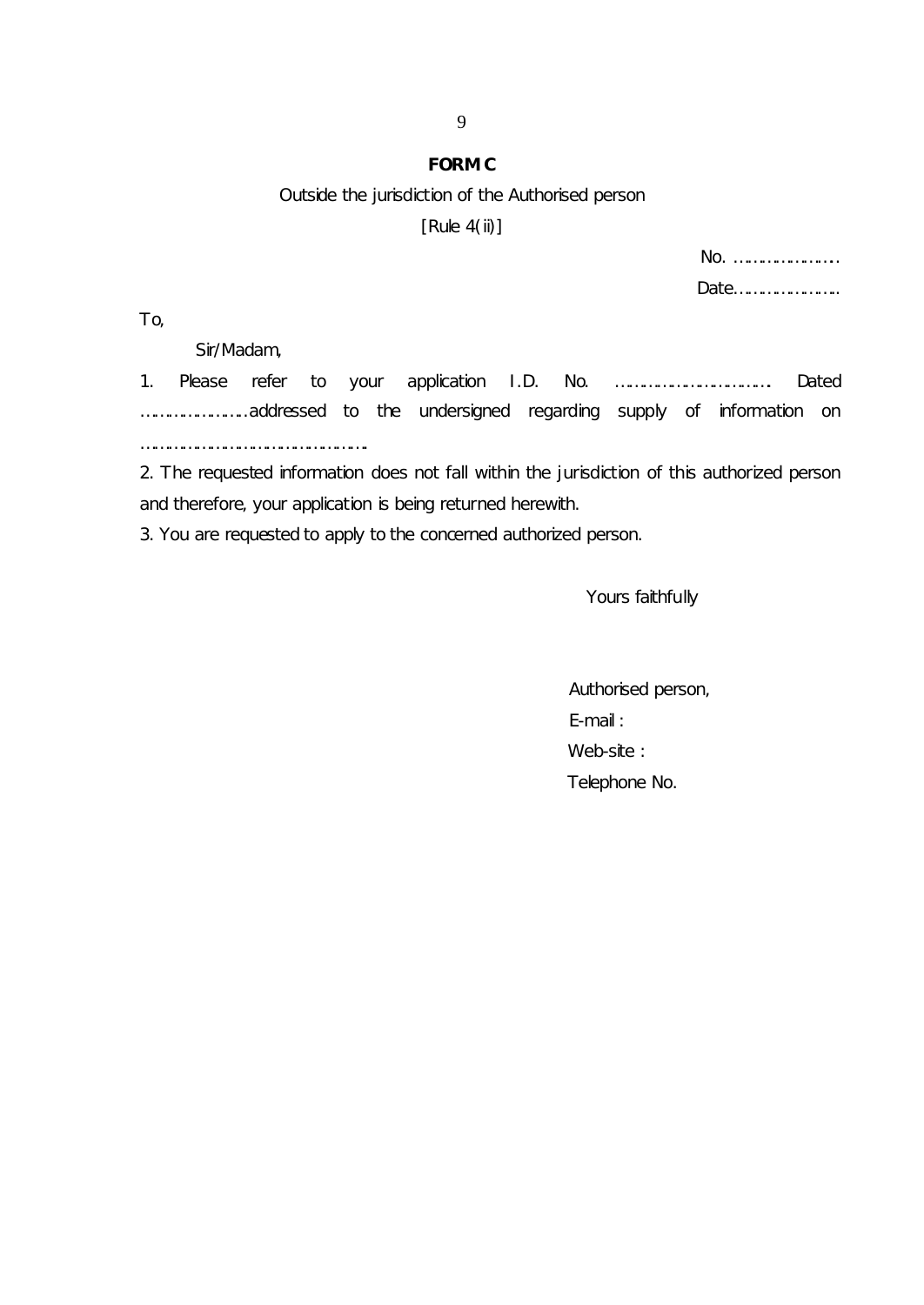## **FORM D**

## Rejection Order

## [Rule 4(iii)]

| To,                                                                                       |
|-------------------------------------------------------------------------------------------|
| Sir/Madam,                                                                                |
|                                                                                           |
|                                                                                           |
|                                                                                           |
| 2. The information asked for cannot be supplied due to following reasons :                |
| $\mathbf{r}$                                                                              |
| (ii)                                                                                      |
| 3. As per Section 19 of the Right to Information Act, 2005, you may file an appeal to the |

appellate authority within thirty days of the issue of this order.

Yours faithfully

 Authorised person, E-mail : Web-site : Telephone No.

10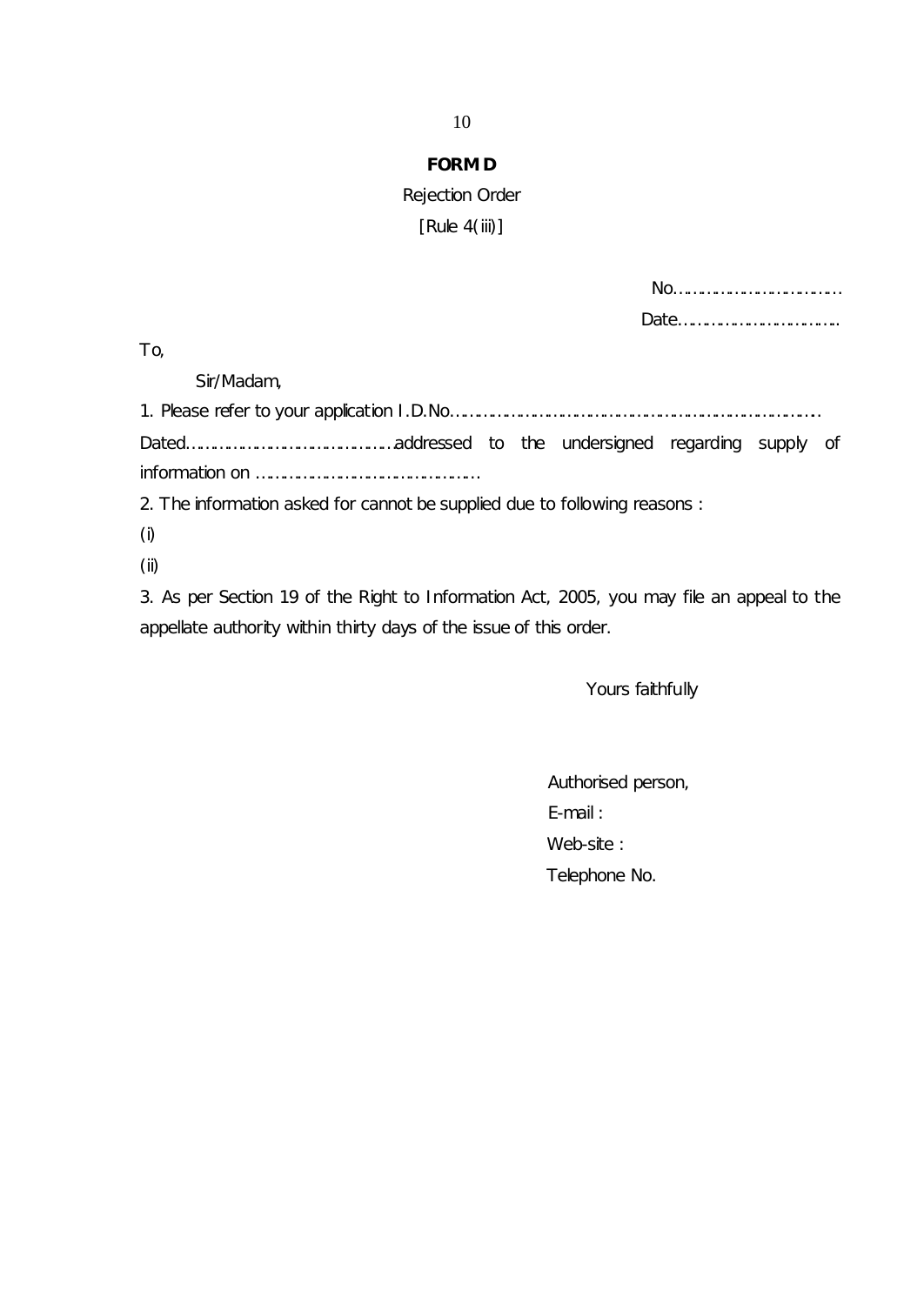#### **FORM E**

#### Form of supply of information to the applicant

 $[Rule 4(iv)]$ 

To,

Sir/Madam,

1. Please refer to your application I.D. No……………………………………………………

Dated …………………………………….addressed to the undersigned regarding supply of information on…………………………………………………..

2. The information asked for is enclosed for reference. The following partly information is being enclosed.

- (i)
- (ii)
- (iii)

 The remaining information about the other aspects cannot be supplied due to the following reasons

- (i)
- (ii)
- (iii)

3. The requested information does not fall within the jurisdiction of this authorized person.

4. As per Section 19 of the Right to Information Act, 2005, you may file an appeal to the Appellate authority within thirty days of the issue of this order.\*

Yours faithfully

 Authorised person, E-mail : Web-site : Telephone No. :

\*Strike out if not applicable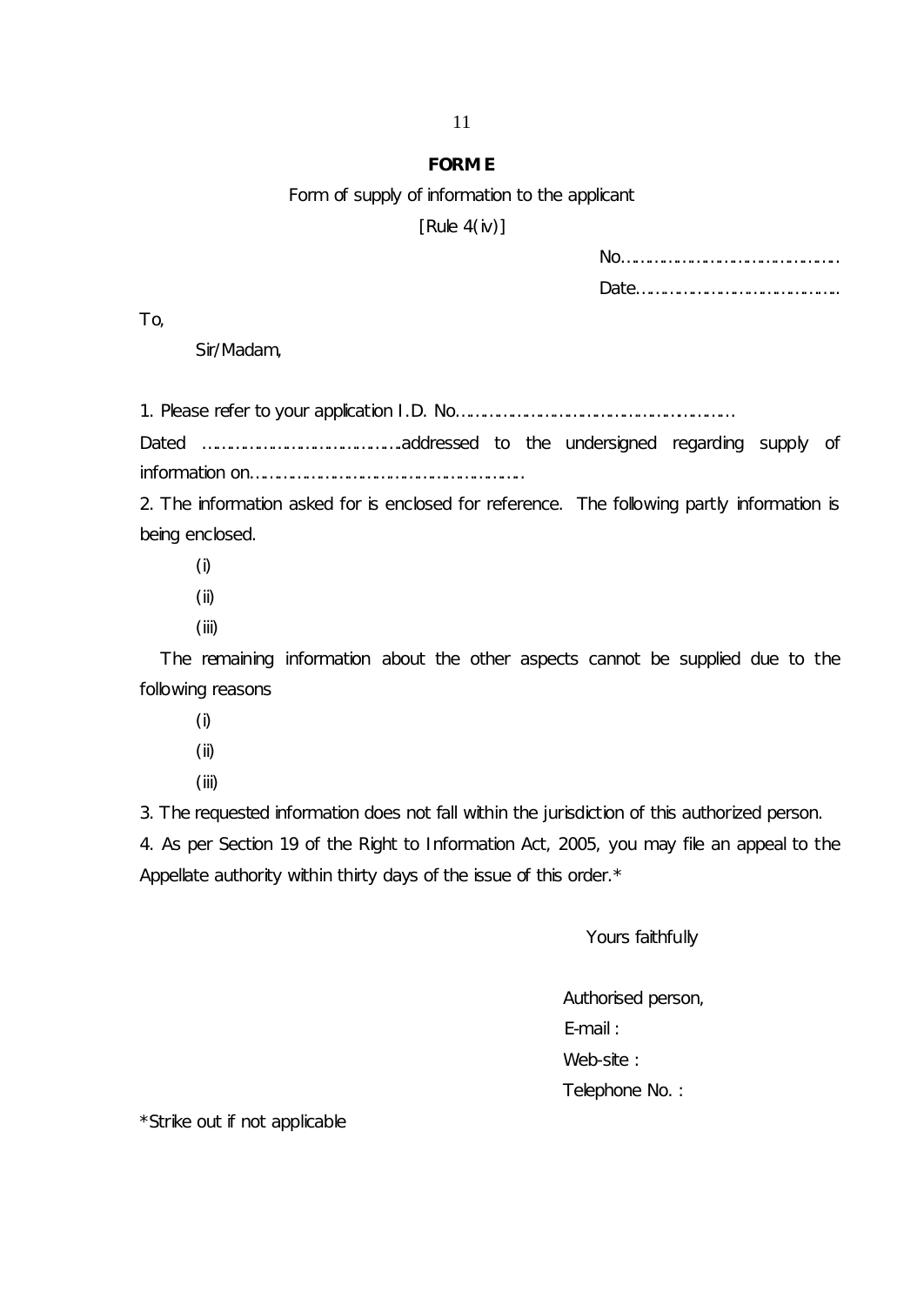#### **FORM F**

Appeal under Section 19 of the Right to Information Act, 2005

[Rule 7]

I.D.No……………………………………

Dated……………………………………

(for official use)

To,

The Appellate Authority

Address

- 1. Name of the Applicant :
- 2. Address:
- 3. Particulars of the Authorised person
	- (a) Name:
	- (b) Address:

4. Date of submission of application in Form A.

5. Date on which 30 days from submission of Form A is over:

- 6. Reasons for Appeal:
	- (a) No response received in Form B or C within thirty days of submission of Form A

(b) Aggrieved by the response received with prescribed period (copy of the reply receipt be attached)

(c) Grounds for appeal

- 7. Last date for filing the appeal [See Rule 8]
- 8. Particulars of information
	- (i) Information requested
	- (ii) Subject
	- (iii) Period

9. A fee of  $\bar{\tau}$  50.00 for appeal has been deposited with the authority vide Receipt No……………………………………………… dated ……………………………………

Date : Signature of Appellant E-mail Address if any Telephone No.